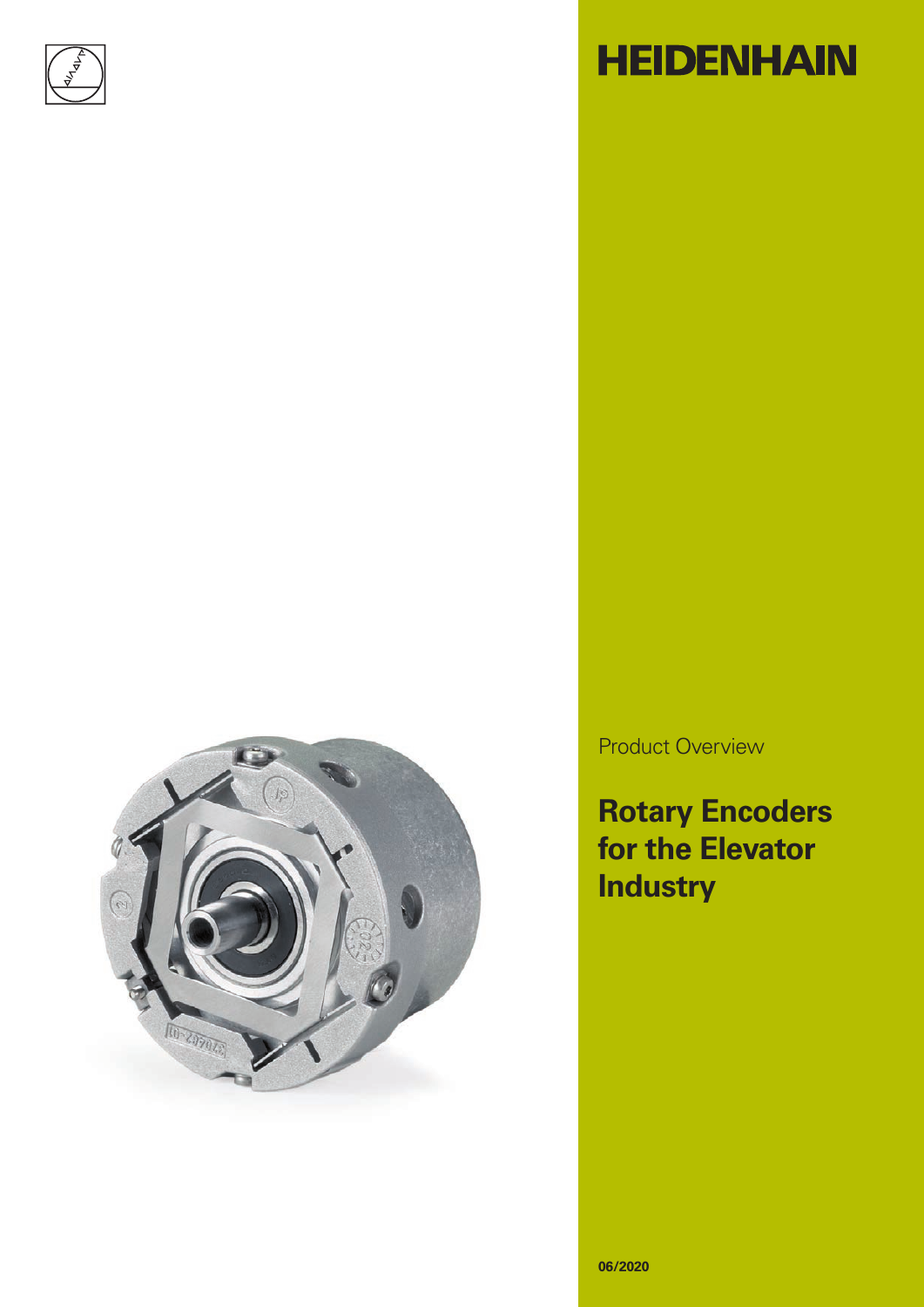### **Rotary encoders for the elevator industry**

The demands on elevator technology have been growing steadily in recent years, calling for higher speeds, higher shafts, smaller footprints, and lower operating costs. Also crucial is optimal passenger comfort, requiring smooth starts, constant accelerations, gentle braking, and precise arrival for a pleasant and comfortable ride.

A key role in meeting these requirements is played by the **drive system**, with an unbroken trend towards gearless motor systems. These systems offer a number of economic and environmental benefits:

- Elevator systems featuring low vibration and noise
- Reduced space requirements thanks to machine-room-less elevators (MRL)
- Comfortable ride characteristics
- Low energy consumption
- Low maintenance and oil-free

Permanent-magnet synchronous motors are often used due to their higher power density. Depending on the control strategy, these motors may require absolute position feedback for proper rotor position control. This feedback can be provided by an absolute rotary encoder or an incremental rotary encoder with commutation signals.

Most of these demanding drive systems also require high-resolution rotary encoders integrated into the control loop as position encoders for measurement of the actual speed. Absolute rotary encoders with the purely serial EnDat 2.2 interface, as well as incremental rotary encoders, are ideally suited for this purpose. Rotary encoders from HEIDENHAIN utilize optical or inductive scanning principles. Radial or axial scanning is possible along the entire circumference or over a limited segment. Through mechanical adaptation, rotary encoders from HEIDENHAIN can be used for the feedback control of various motor designs in the elevator industry, such as internal, external, or disc motors.

To meet the high functionality and reliability requirements, and to enable intelligent system integration, rotary encoders for elevator drive systems must possess highly specialized characteristics. This is also true of rotary encoders for other elevator technology applications, such as **digital shaft copying systems** and **door motor** control.



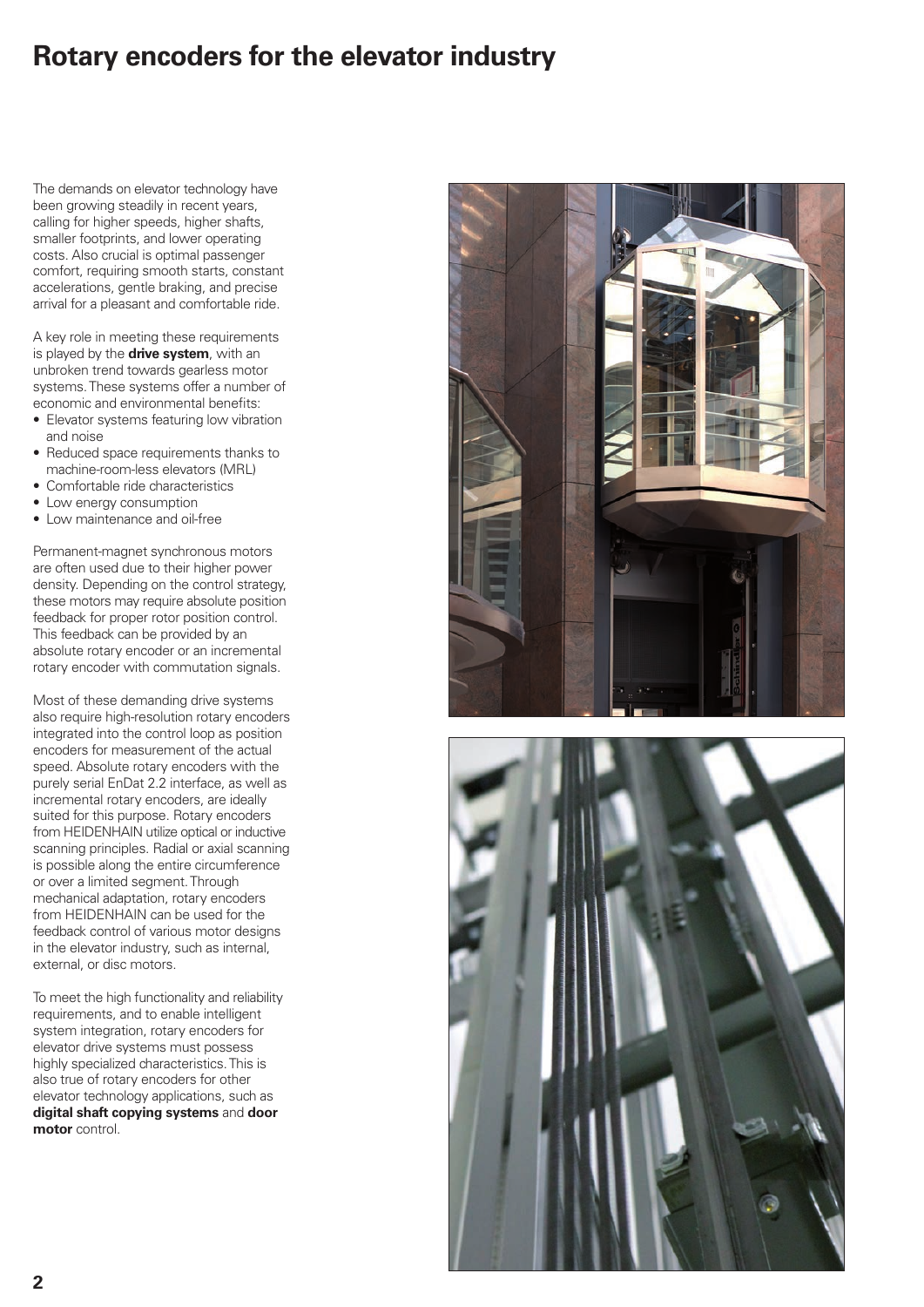### **Overview**  Rotary encoders for elevator motor control

The HEIDENHAIN product portfolio offers solutions specifically designed for elevator technology. The excellent signal quality and high accuracy of HEIDENHAIN rotary encoders ensure high-quality speed control and exact positioning. Technical details such as rigid shaft connections, high mechanical natural frequencies for rotary encoder couplings, wider run-out tolerances, easy mounting, and, for absolute rotary encoders, high-performance bidirectional interfaces (EnDat), are just a few examples of HEIDENHAIN quality.



**AEF/ECN/ERN 1300 series** (PCB connector) and **ECN/ERN 400** (cable connection) With expanding ring coupling (with a high natural frequency of the stator coupling)



**AEF/ECN/ERN 1300 series** (PCB connector) and **ECN/ERN 400** (cable connection) With plane-surface coupling (wider run-out and mounting tolerances)

Encoders with an EnDat interface (purely digital or analog signals) permit the retrieval of encoder parameters and predefined motor and brake parameters from an internal EEPROM. This can shorten setup times and prevent input errors during the configuration of drive system parameters. EnDat encoders also permit electronic position adjustment (zeroing), allowing the encoder's absolute position value to be aligned with the orientation of the motor's rotating field and eliminating the need for complicated mechanical alignment. Depending on the encoder, diagnostic functionality such as temperature evaluation and valuation numbers are available for assessing the encoder's functional reserves. Upon a change in critical values, preventive measures can be taken to avoid an unscheduled maintenance interruption of the elevator.

The flawless operation of brakes is a key safety characteristic of elevators. Brake monitoring is usually performed by separate microswitches. These microswitches are installed specifically for brake release monitoring and incur considerable cost and effort both before and during operation. The KCI 419 D*plus* rotary encoder lets you dramatically reduce these costs and increase operational safety at the same time. Along with rotational position feedback, the KCI 419 D*plus* inductive rotary encoder delivers axial motion feedback for direct measurement of the brake stroke. Based on this feedback, the current brake status (released, applied, or malfunction) and the level of brake wear can be derived by the subsequent electronics.



**ECN/ERN 100 series** Hollow shafts with inside diameters of up to 50 mm



**ECI 4000 series** Featuring a hollow shaft with an inside diameter of up to 180 mm and wide mounting tolerances



**KCI 419 D***plus* **inductive rotary encoder** Provides additional feedback for axial motion, as well as data for temperature monitoring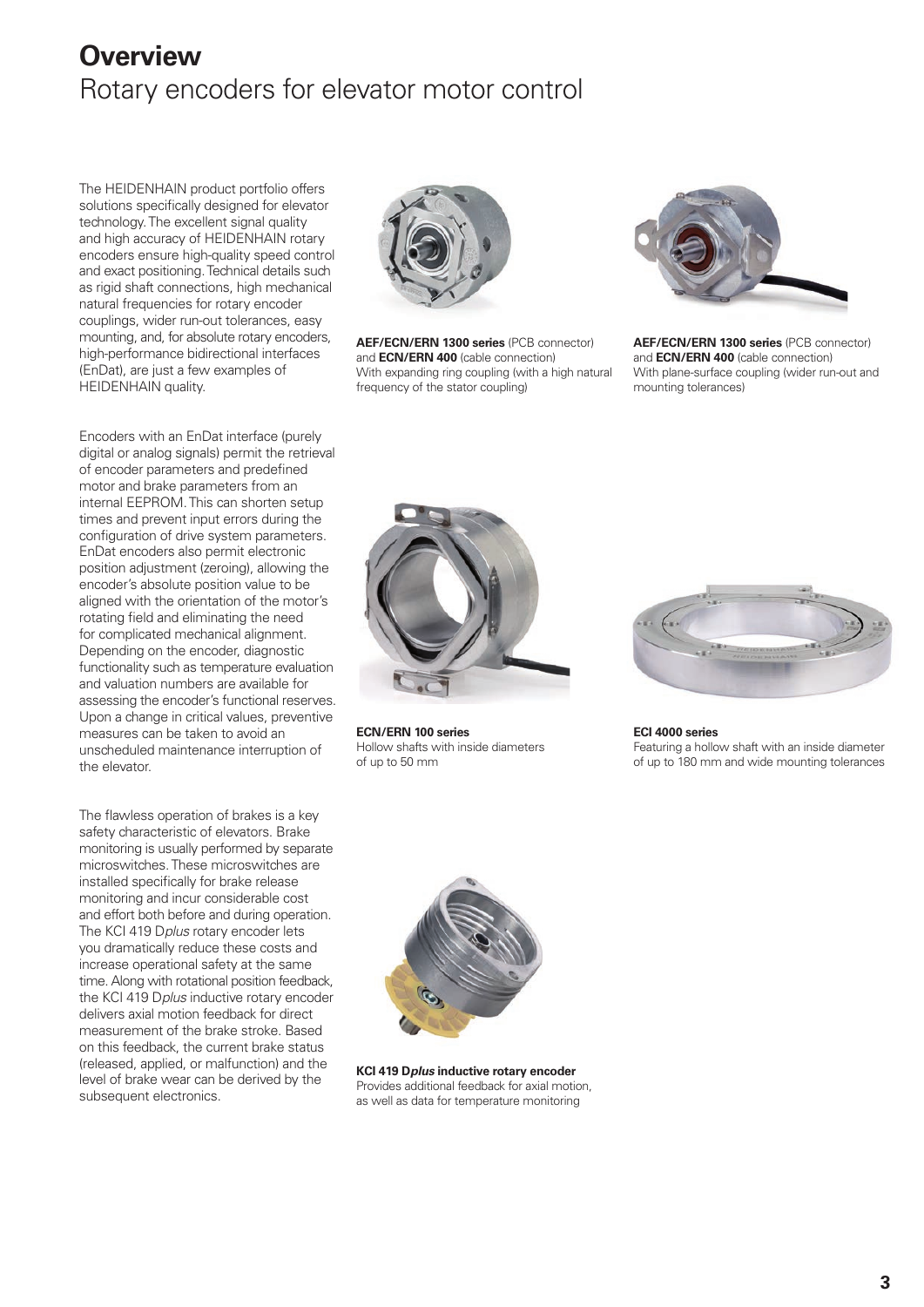|                                                    | <b>CHICHLAI IVLAIY</b>                                         |                                                                                  |                                                      |                                     | 0110000137 ALI, LON, LOI, 0110 INOI 00301010 31191010111 IOI01 y 011000013 |                                       |                                                          |                                   |
|----------------------------------------------------|----------------------------------------------------------------|----------------------------------------------------------------------------------|------------------------------------------------------|-------------------------------------|----------------------------------------------------------------------------|---------------------------------------|----------------------------------------------------------|-----------------------------------|
| <b>Model</b>                                       | <b>Outside</b><br>dia. <sup>1</sup>                            | <b>Shaft version</b>                                                             | rating                                               | Protection   Incremental<br>signals | <b>Signal periods</b><br>per revolution                                    | <b>Absolute</b><br>position<br>values | <b>Position values</b><br>per rev.<br><b>Commutation</b> | <b>Brake stroke</b><br>monitoring |
| <b>ERN 120</b><br><b>ERN 130</b><br><b>ERN 180</b> | 87 mm<br>Hollow through<br>shaft,<br>Ø 20 mm,<br>25 mm, 30 mm, | <b>IP64</b>                                                                      | $\Box$ TTL<br>$\Box$ HTL<br>$\sim$ 1 V <sub>PP</sub> | 1000 to 5000                        | $\overline{\phantom{0}}$                                                   | $\qquad \qquad -$                     | $\qquad \qquad -$                                        |                                   |
| <b>ECN 113</b>                                     |                                                                | 38 mm, or<br>50 mm                                                               |                                                      | $\sim$ 1 V <sub>PP</sub>            | 2048                                                                       | EnDat01                               | 8192 (13 bits)                                           | $\equiv$                          |
| <b>ECN 125</b>                                     |                                                                |                                                                                  |                                                      | $\overline{\phantom{0}}$            | $\overline{\phantom{0}}$                                                   | EnDat22                               | 33554435<br>$(25 \text{ bits})$                          | $\overline{\phantom{0}}$          |
| <b>ERN 1321</b> <sup>2)</sup>                      | 58 mm                                                          | ECN/<br>Taper shaft,<br>Ø 9.25 mm,<br>$1:10$ taper<br><b>IP64</b><br><b>IP40</b> | ERN 400:<br>AEF/ECN/<br>ERN 1300:                    | $\Box$ TTL                          | 1024 to 10000                                                              | $\equiv$                              | $\overline{a}$                                           | $\equiv$                          |
| ERN 1326 <sup>2)</sup>                             |                                                                |                                                                                  |                                                      | $\Box$ TTL                          | 1024, 2048,<br>4096, or 8192                                               | <b>UVW</b>                            | Three signals<br>for block<br>commutation                | $\qquad \qquad -$                 |
| <b>ERN 1381</b> <sup>2)</sup>                      |                                                                |                                                                                  |                                                      | $\sim$ 1 V <sub>PP</sub>            | 512, 1024, 2048,<br>4096                                                   | $\equiv$                              |                                                          | $\qquad \qquad -$                 |
| <b>ERN 1387</b><br><b>ERN 487</b>                  |                                                                |                                                                                  |                                                      | $\sim$ 1 V <sub>PP</sub>            | 2048                                                                       | $\sim$ 1 V <sub>PP</sub>              | Z1 track for sine<br>commutation                         | $\overline{\phantom{0}}$          |
| ECN 1313 $3$<br><b>ECN 413</b>                     |                                                                |                                                                                  |                                                      |                                     | 2048                                                                       | EnDat01                               | 8192 (13 bits)                                           | $\overline{\phantom{0}}$          |
| <b>ECN 1325<sup>3)</sup></b><br><b>ECN 425</b>     |                                                                |                                                                                  |                                                      | $\qquad \qquad -$                   | $\overline{\phantom{0}}$                                                   | EnDat22                               | 33554435<br>$(25 \text{ bits})$                          | $\qquad \qquad -$                 |
| AEF 1323 <sup>3)</sup>                             |                                                                |                                                                                  |                                                      |                                     |                                                                            |                                       | 8388608<br>$(23 \text{ bits})$                           | $\qquad \qquad -$                 |
| KCI 419 $\overline{41}$                            | 65 mm                                                          | $12 \, \text{mm}$                                                                | IP37                                                 | $\equiv$                            | $\overline{\phantom{0}}$                                                   | EnDat22                               | 524288 (19 bits)                                         | $0.5$ mm to<br>$1.6$ mm           |
| <b>ECI 119</b>                                     | 87 mm                                                          | 30 mm, 38 mm,<br>50 mm                                                           | <b>IP20</b>                                          | $\overline{\phantom{0}}$            | $\overline{a}$                                                             | EnDat22                               | 524288 (19 bits)                                         | $\overline{\phantom{0}}$          |
| ECI 4010 $3$                                       | 174 mm,<br>262 mm                                              | Hollow through<br>shaft,<br>Ø 90 mm,<br>180 mm                                   | <b>IP20</b>                                          | $\overline{\phantom{0}}$            | $\overline{\phantom{0}}$                                                   | EnDat22                               | 1048576<br>$(20 \text{ bits})$                           | $\overline{\phantom{0}}$          |

#### **ERN incremental rotary encoders / AEF, ECN, ECL, and KCI absolute singleturn rotary encoders**

1) Rotary encoder housing<br>
2) Only in version with expanding ring coupling<br>
3) Connection of an external temperature sensor in the motor is possible<br>
4) Output of additional temperature values (armature plate of the brake)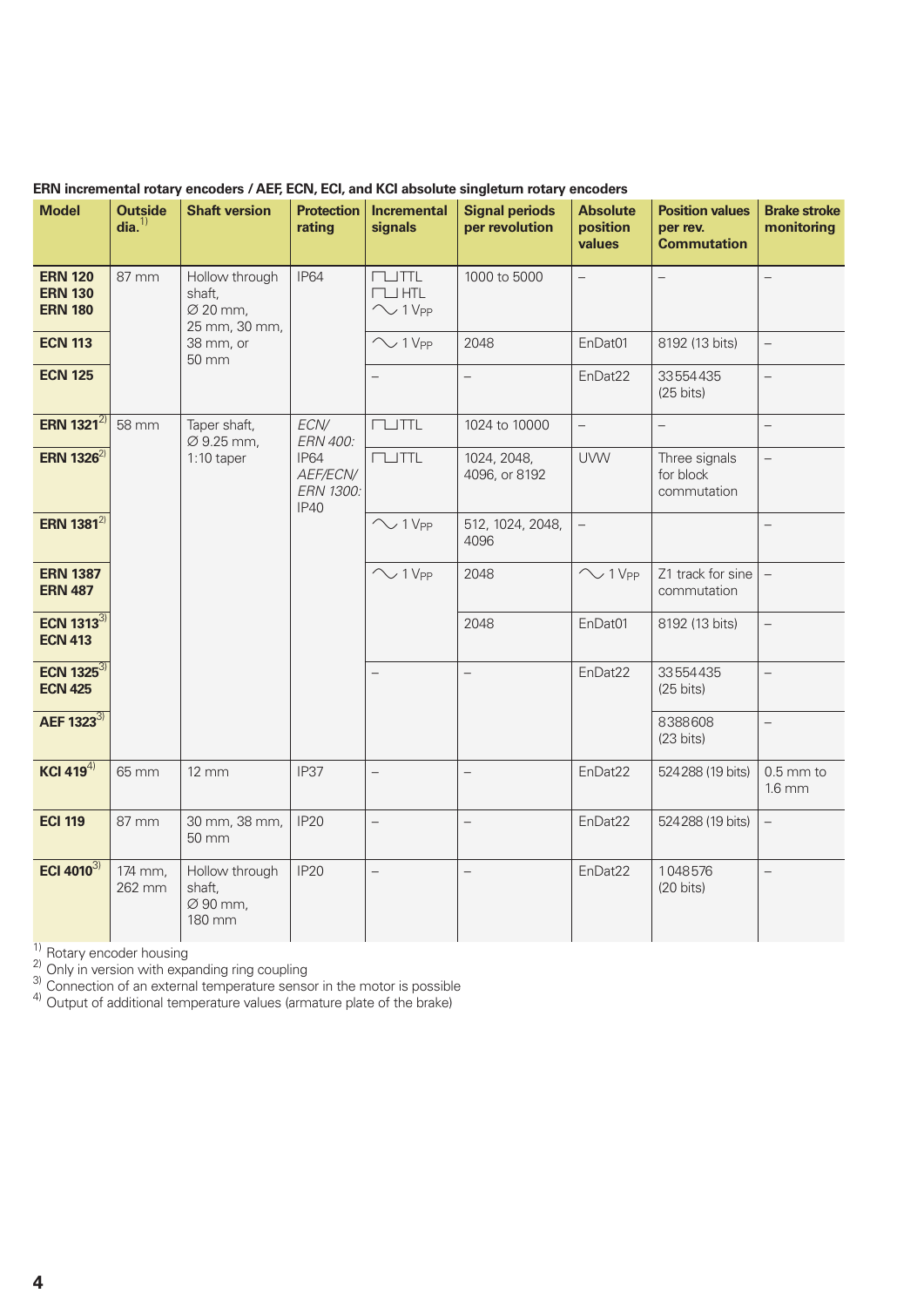### Rotary encoders for digital shaft copying systems

Shaft copying is used to ensure jerk-free braking and precise positioning of the elevator car. These systems measure the car's position and forward it to the control. Incremental rotary encoders and especially absolute rotary encoders from HEIDENHAIN are ideal for this application. These encoders enable digital shaft copying with clear benefits for control technology and installation.

The key advantage of using absolute multiturn rotary encoders for position detection is the continuous availability of the car's absolute position (even after a power failure). Since actual position values are available at all times, the car can approach its destination rapidly.

A bearing assembly with an EQN 400 is offered specifically for shaft copying. Elevator car position is often measured by means of toothed belts and deflection pulleys. Thanks to the bearing assembly, the high resulting forces are decoupled from the precision bearing of the rotary encoder, thereby preventing encoder overload.





**EQN 400 series Bearing assembly with the EQN 400** Shaft load up to:<br>Axial 150 N  $150$  N Radial 350 N

| <b>Model</b>   | <b>Outside</b><br>dia. <sup>1</sup> | <b>Shaft version</b>                                                            | <b>Protection</b><br>rating | <b>Incremental</b><br>signals | <b>Signal periods</b><br>per revolution | <b>Absolute</b><br>position<br>values | <b>Position</b><br>values per<br>revolution | <b>Revolutions</b> |
|----------------|-------------------------------------|---------------------------------------------------------------------------------|-----------------------------|-------------------------------|-----------------------------------------|---------------------------------------|---------------------------------------------|--------------------|
| <b>EQN 425</b> | 58 mm                               | <b>Blind hollow</b><br>shaft or hollow<br>through shaft,<br>$\varnothing$ 12 mm | <b>IP64</b>                 | $\sim$ 1 V <sub>PP</sub>      | 512 or 2048                             | EnDat01                               | 8192 (13 bits)                              | 4096               |
|                |                                     |                                                                                 |                             |                               | 512                                     | SSI                                   |                                             |                    |
|                |                                     |                                                                                 | <b>IP66</b>                 |                               | 512 or 2048                             | EnDat01                               |                                             |                    |
|                |                                     |                                                                                 |                             |                               | 512                                     | SSI                                   |                                             |                    |
| <b>EQN 437</b> | 58 mm                               | <b>Blind hollow</b><br>shaft or hollow<br>through shaft,<br>$\varnothing$ 12 mm | <b>IP64</b>                 |                               | 2048                                    | EnDat22                               | 33554432<br>$(25 \text{ bits})$             | 4096               |

#### **EQN absolute multiturn rotary encoders with a mounted stator coupling**

<sup>1)</sup> Rotary encoder housing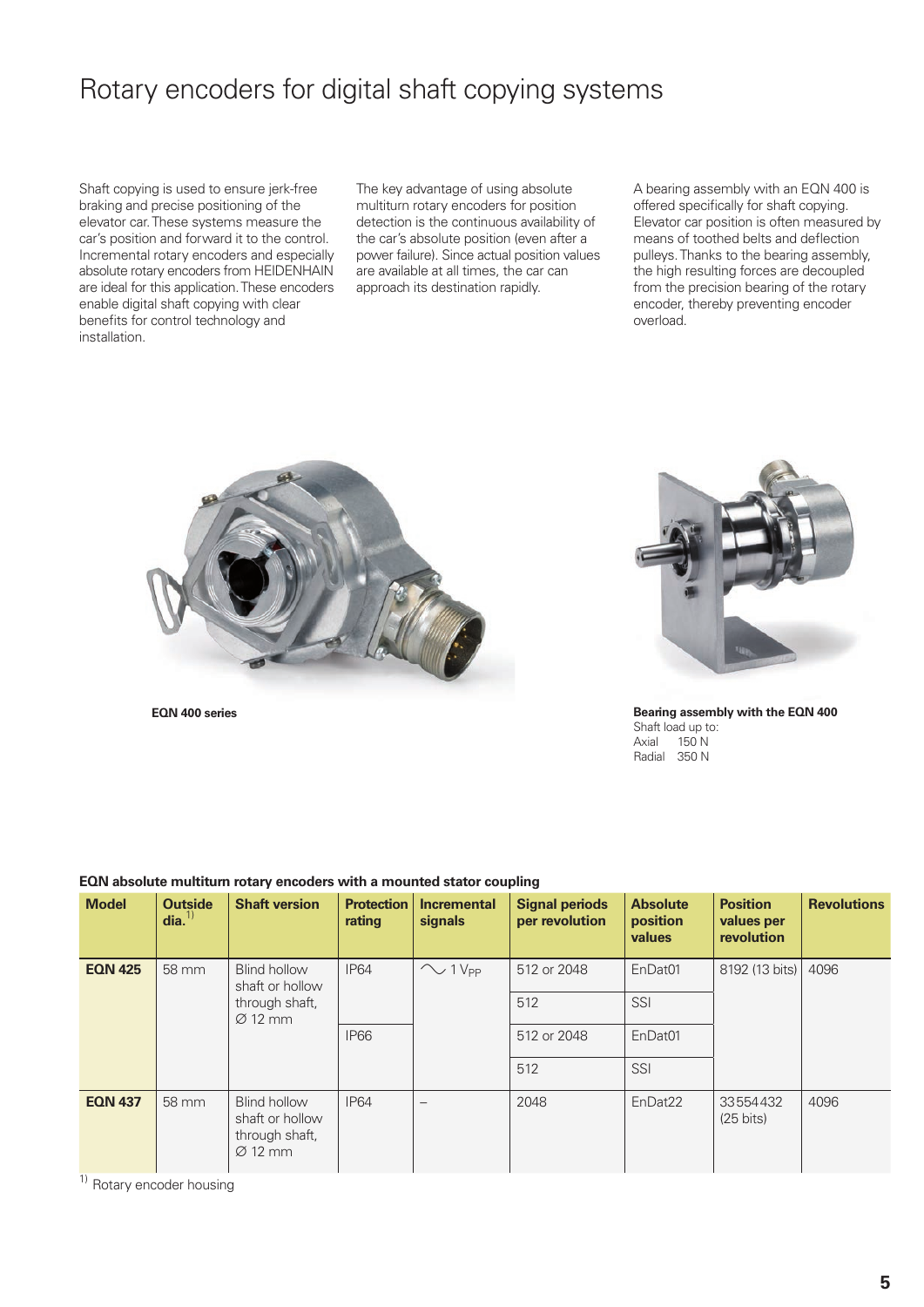### **Overview** Rotary encoders for door motors

In high-rise buildings with large elevator capacities and high passenger traffic, shorter stopping times are an important goal, allowing more passengers to be transported. A critical factor in handling a building's passenger traffic is proper elevator door operation.

Fast and precise opening and closing with minimal noise requires servo-controlled door motors. Compact rotary encoders from HEIDENHAIN are particularly well suited for speed and position feedback. Thanks to a mounting diameter of less than 40 mm, they are also ideal for limited space requirements.



**ERN 1023 ERN 1123**



**ERN incremental rotary encoders / ECI absolute singleturn rotary encoders / EBI absolute multiturn rotary encoders**



**ECI/EBI 1100 series**

|                                                       |                                     |                                                  | -----                           |                                                       |                                         |                                       |                                           |                                |
|-------------------------------------------------------|-------------------------------------|--------------------------------------------------|---------------------------------|-------------------------------------------------------|-----------------------------------------|---------------------------------------|-------------------------------------------|--------------------------------|
| <b>Model</b>                                          | <b>Outside</b><br>dia. <sup>1</sup> | <b>Shaft version</b>                             | <b>Protection</b><br>rating     | <b>Incremental</b><br>signals                         | <b>Signal periods</b><br>per revolution | <b>Absolute</b><br>position<br>values | <b>Position values</b><br>per revolution  | Revolu-<br>tions <sup>2)</sup> |
| <b>ERN 1020</b><br><b>ERN 1030</b><br><b>ERN 1080</b> | 36.5 mm                             | <b>Blind hollow</b><br>shaft, $\varnothing$ 6 mm | <b>IP64</b>                     | JTTL<br>$\neg$ $\Box$ htl<br>$\sim$ 1 V <sub>PP</sub> | 100 to 3600                             |                                       |                                           | $\overline{\phantom{0}}$       |
| <b>ERN 1023</b><br><b>ERN 1123</b>                    | 35 mm                               |                                                  | <b>IP64</b><br>IP <sub>00</sub> | $\sqcup$ ttl                                          | 500 to 2048                             | <b>UVW</b>                            | Three signals<br>for block<br>commutation |                                |
| <b>ECI 1118</b>                                       | $37 \, \text{mm}$                   |                                                  | IP <sub>00</sub>                |                                                       |                                         | EnDat22                               | 262144 (18 bits)                          | $\overline{\phantom{m}}$       |
| <b>EBI 1135</b>                                       |                                     |                                                  |                                 |                                                       |                                         |                                       |                                           | 65536                          |

<sup>1)</sup> Rotary encoder housing  $2)$  By means of battery-buffered revolution counter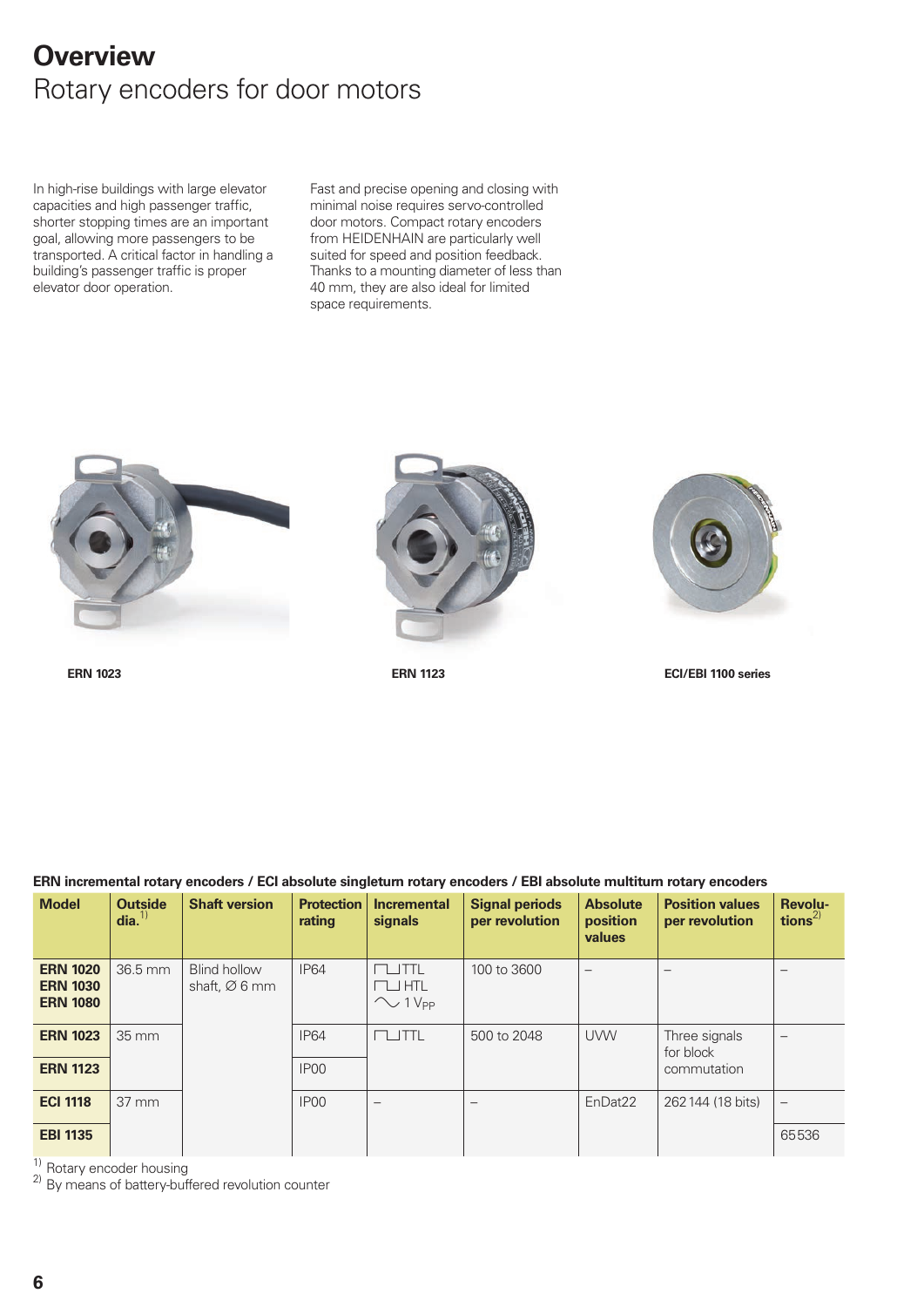### **HEIDENHAIN measuring equipment**

#### **PWM 21**

The PWM 21 phase angle measuring unit, in conjunction with the included ATS adjustment and testing software, provides an adjustment and testing package for the diagnosis and adjustment of HEIDENHAIN encoders.



For more information, see the *PWM 21, ATS Software* Product Information document.

|                                                   | <b>PWM 21</b>                                                                                                                                                                                                                                   |  |  |  |
|---------------------------------------------------|-------------------------------------------------------------------------------------------------------------------------------------------------------------------------------------------------------------------------------------------------|--|--|--|
| <b>Encoder input</b>                              | • EnDat 2.1 or EnDat 2.2 (absolute value with or without<br>incremental signals)<br>• DRIVE-CLIO<br>• Fanuc Serial Interface<br>• Mitsubishi high speed interface<br>• Yaskawa Serial Interface<br>$\bullet$ SSI<br>$\bullet$ 1 Vpp/TTL/11 µApp |  |  |  |
| <b>Interface</b>                                  | <b>USB 2.0</b>                                                                                                                                                                                                                                  |  |  |  |
| <b>Supply voltage</b>                             | AC 100 V to 240 V or DC 24 V                                                                                                                                                                                                                    |  |  |  |
| <b>Dimensions</b>                                 | 258 mm x 154 mm x 55 mm                                                                                                                                                                                                                         |  |  |  |
|                                                   |                                                                                                                                                                                                                                                 |  |  |  |
|                                                   | <b>ATS</b>                                                                                                                                                                                                                                      |  |  |  |
| <b>Languages</b>                                  | German or English (selectable)                                                                                                                                                                                                                  |  |  |  |
| <b>Functions</b>                                  | • Position display<br>• Connection dialog<br>• Diagnostics<br>• Mounting wizard for the EBI/ECI/EQI, LIP 200, LIC 4100,<br>and others<br>• Additional functions (if supported by the encoder)<br>• Memory contents                              |  |  |  |
| <b>System requirements</b><br>and recommendations | PC (dual-core processor > 2 GHz)<br>RAM > 2 GB<br>Operating system: Windows XP, Vista, 7 (32-bit/64-bit), 8, 10<br>200 MB of available hard-disk space                                                                                          |  |  |  |

DRIVE-CLiQ is a registered trademark of Siemens AG

#### **PWT 101**

The PWT 101 is a testing device for the functional testing and adjustment of incremental and absolute HEIDENHAIN encoders. Thanks to its compact and rugged design, the PWT 101 is ideal for portable use.

|               | Online diagnostics<br>25                                       | 0000<br>Grial<br>500<br>50      | n<br>Home    |
|---------------|----------------------------------------------------------------|---------------------------------|--------------|
| Abs.Tr        |                                                                |                                 | ی<br>Refresh |
| Inc.Tr.       |                                                                |                                 | Ξ            |
|               | Min 1,984 mm @ 3950 rev 127 *<br>Max 1,989 mm @ 3948 rev 307 * | 1.985<br>Mounting dearance (mm) | More         |
|               | 3955<br>Revelutions                                            | 164.4846<br>Angle [degrees]     | Power        |
| <b>Status</b> |                                                                | <b>HEIDENHAIN</b>               |              |

|                                                         | <b>PWT 101</b>                                                                                                                                                                                                                                      |
|---------------------------------------------------------|-----------------------------------------------------------------------------------------------------------------------------------------------------------------------------------------------------------------------------------------------------|
| <b>Encoder input</b><br>only for HEIDENHAIN<br>encoders | $\bullet$ EnDat<br>• Fanuc Serial Interface<br>• Mitsubishi high speed interface<br>• Panasonic Serial Interface<br>• Yaskawa Serial Interface<br>• 1 V <sub>PP</sub> with Z1 track<br>$\bullet$ 1 $VPP$<br>$\bullet$ 11 $\mu$ App<br>$\bullet$ TTL |
| <b>Display</b>                                          | 4.3-inch touchscreen                                                                                                                                                                                                                                |
| <b>Supply voltage</b>                                   | DC24V<br>Power consumption: max. 15 W                                                                                                                                                                                                               |
| <b>Operating temperature</b>                            | $0^{\circ}$ C to 40 $^{\circ}$ C                                                                                                                                                                                                                    |
| <b>Protection EN 60529</b>                              | IP20                                                                                                                                                                                                                                                |
| <b>Dimensions</b>                                       | Approx. 145 mm x 85 mm x 35 mm                                                                                                                                                                                                                      |